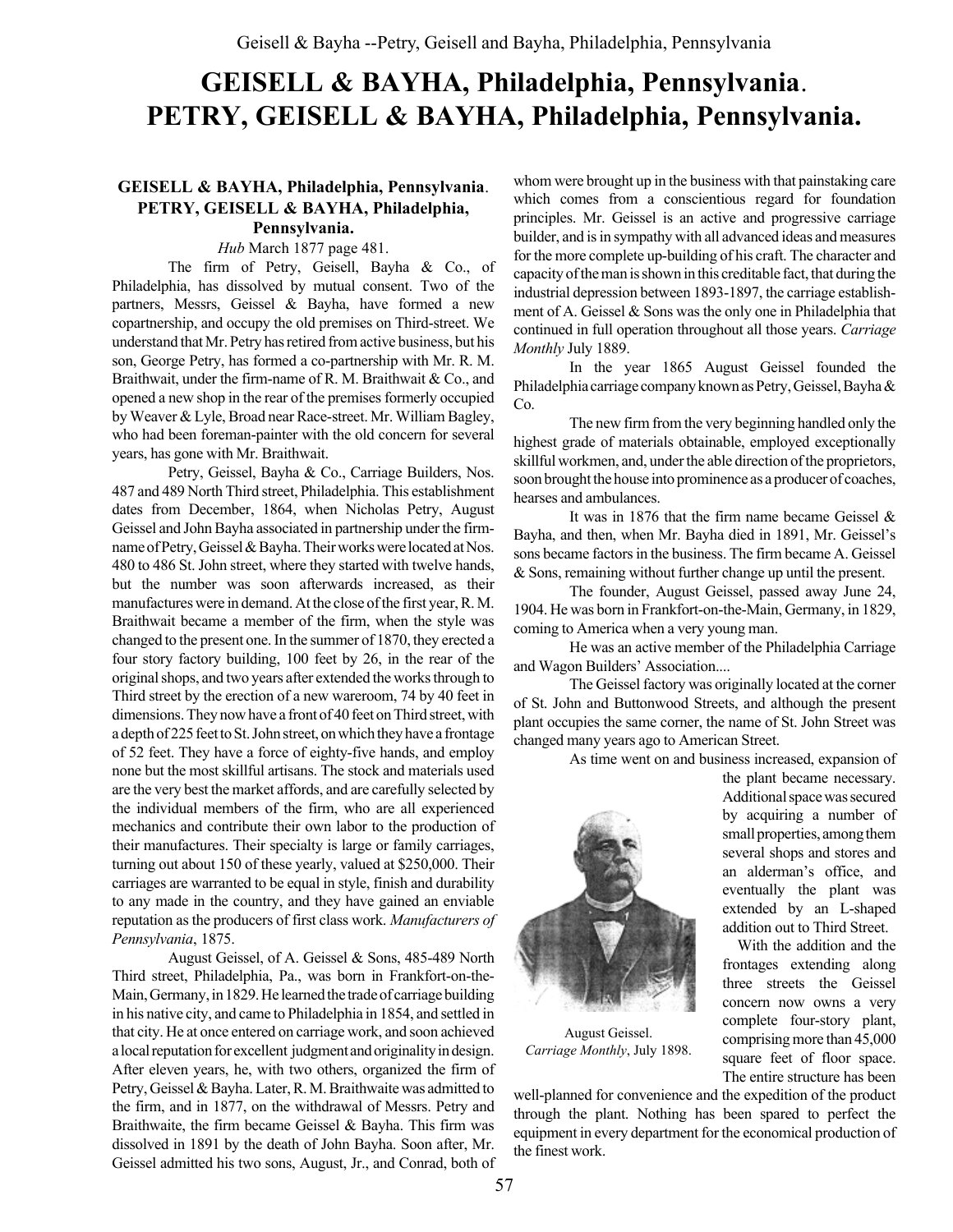#### Geisell & Bayha --Petry, Geisell and Bayha, Philadelphia, Pennsylvania

Offices and a spacious show room are located on the Third Street side of the plant. Here are to be seen displays of finished ambulances, funeral cars and funeral directors' service vehicles, ready for immediate delivery. Blacksmithing and general assembly of bodies, mounting, etc., are carried on at the rear of this floor. The second floor is given over entirely to woodworking, all woodworking machines being operated on this floor.

Upholstery and trimming occupy the third floor, while the fourth is devoted to the paint and varnish departments.

A trip through the factory shows that extreme care is taken in the selection of timber; that in the trim shop only genuine curled horsehair of the highest grade is used; that only genuine leather is used in trimming, except in cases where the finer grades of velours are specified. In the paint shop the finish employed on all jobs is the 16-coat system from the primary coats to the finishing varnish.

As the majority of the bodies finished here are hearses and ambulances it is seldom that any other color than black is in demand. Valentine's varnishes are used to obtain the fine finish so essential to funeral-car appearance. Wood carvings for hearses are made at the factory by experts in this line.

Geissel hearses and ambulances are exhibited at all



Four-story Factory Building of A. Geissel & Sons. From Motor Vehicle Monthly, July 1927 page 25.

conventions of undertakers throughout the United States, and many orders are traced to these displays.

Several years ago A. Geissel & Sons arranged to act as selling agents for "Henney" hearses and ambulances, a famous line manufactured at Freeport, Ill., the Geissel territory including Eastern Pennsylvania, New Jersey, Southeastern New York State, Long Island, Delaware, Maryland and the District of Columbia. This line is handled by Geissel in connection with the firm's own high grade lines.

The long years of experience of the Geissel company are not confined to the members of the firm exclusively. Among the employees there are many who have served over long periods and because they have encountered and mastered all the technicalities of their respective trades, they have reached that proficiency and skill which comes only by long association with particular kinds of work.

Geissel employees are hearse and ambulance specialists, with whom it is safe to entrust the most exacting or intricate job.

Occasionally an order comes in the shop for a hearse for use in South and Central American countries. These are elaborate in the extreme, covered with carvings of angels and cupids and much other ornamentation requiring a high measure of specialized skill. But Geissel carvers are equal to this work and eight-inch blocks of the clearest poplar are transformed into the beautiful figures that are so essentially a part of the Latin-American funeral car.

From the inception of the business Geissel products have stood high in material and workmanship. As an instance of the long-sustained reputation of Geissel vehicles they have won a diploma and medal awarded by the Philadelphia International Export Exposition in 1899. Here, in competition with all the coachwork exhibited, Geissel won the first prize on recommendation of the Franklin Institute.

During the first week of March, 1902, Prince Henry of Prussia, brother of the ex-Kaiser of Germany, paid a visit to the

> United States and spent a portion of his time in Philadelphia. A. Geissel & Sons tendered the distinguished visitor the use of a fine open landau for sight-seeing purposes. The prince personally complimented members of the Geissel firm on the superiority of that carriage and highly commended its riding qualities.

August Geissel, Jr., son of the founder of the house, from the time he came into the business, was greatly interested in the success of the Carriage and Wagon Builders' Association of Philadelphia, which still exists, with a good membership, under the name of Vehicle and Associated Trades of Philadelphia.

Mr. Geissel still devotes much of his spare time to this old organization. He served one term as president, and was the treasurer for many years. He has served as chairman of the entertainment committee for more than a quarter century, supervising all the association's entertain-

ment features, arranging dinners, theater benefits, picnics and seashore excursions. Motor Vehicle Monthly, July, 1927 pages 25, 68, 70.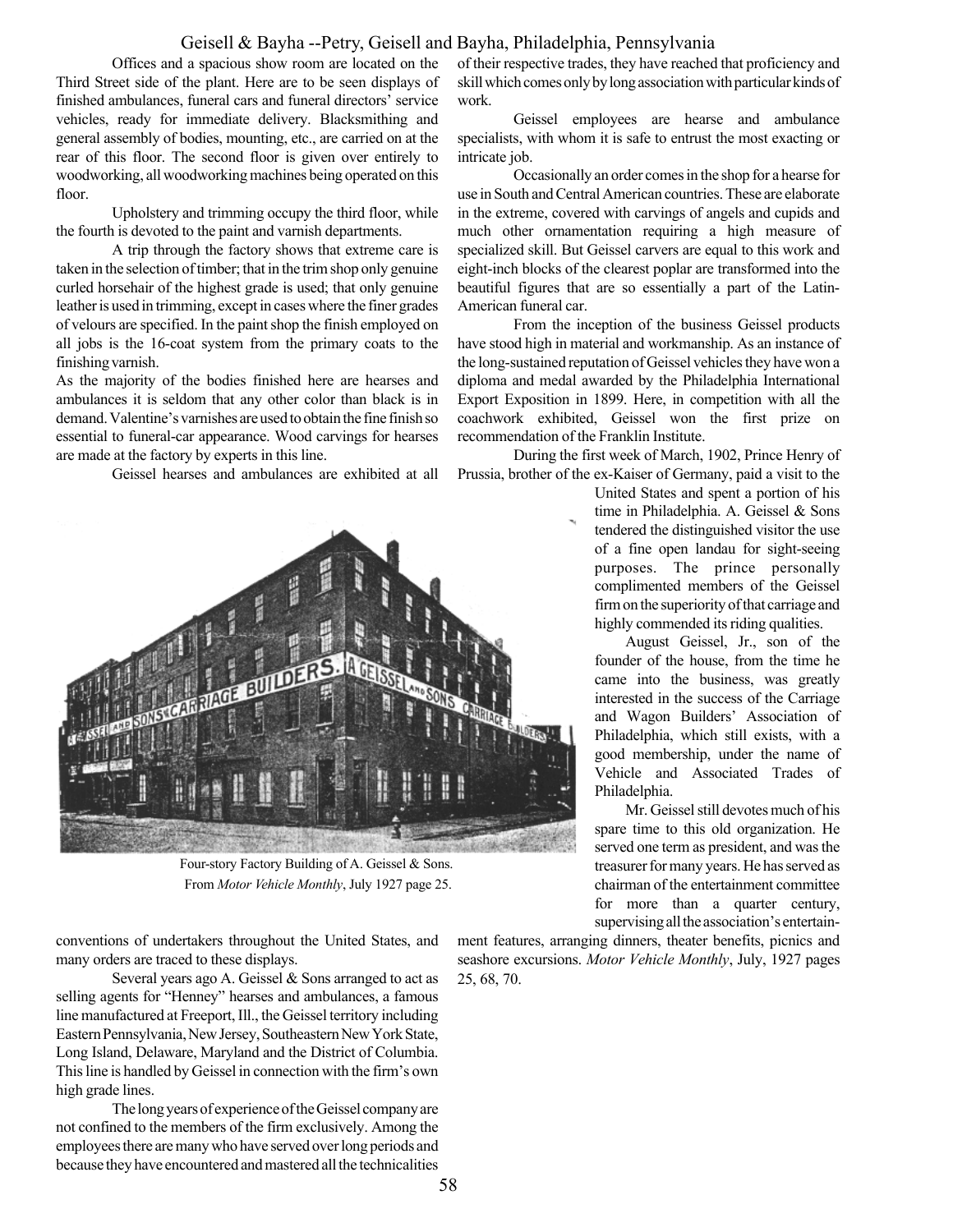

# SIDE ELEVATION AND TOP VIEW OF THE PHILADELPHIA RIBBED BOOT.

### 3/4-inch Scale. Coach-Makers' Internatioal Journal May 1871 page 114.

The accompanying drawing was furnished. by Mr. Hergiest, who is in the employ of Petry, Guisell, Bayha, & Co., 480 St.. John st., Philadelphia. It is original with Mr. H., he having designed it for the purpose of removing an appearance of heaviness which attaches to the circular bee-hive boot that has been so popular for some time. We would mention, in passing, that Mr. H. formerly worked in Paris, France, where he had the advantages in acquiring a thorough knowledge of heavy bodv-making which that city so richly affords. The contrast between the heavy styles in Europe and those of America attracted his attention immediately on his arrival in this country, and as an American workman he has fully caught the spirit of our ideas of lightness. The Landau, for which the boot here given was designed, is probably the lightest one ever built in this country.

Fig. 1 represents the side elevation of boot; it will serve to convey an idea of the appearance of the ribbed portion. The circular boot, while it is certainly handsome, appears heavy and plain in comparison, and in the construction, the new style removes the necessity of canvasing.

Fig. 2 shows the variety and degree of curvature, and the pieces required in the construction, which are ten in number. Unlike the circular boot, which is constructed by building up with pieces laid horizontally, this has the sections placed in an inclined position, agreeing with the bevel of the boot. They are properly fitted, glued and screwed, so as to form a solid, substantial piece of work, and when the several pieces have been rounded up and finished, there is no canvasing required, thus presenting a foundation for the painting the same as the remainder of the body. The joints, when properly fitted, remain solid; at least those that have been put into service have, so far, proven this to he true. In the June number we will give a fashion plate of the light Landau, with ribbed boot, designed by Mr. H., when we will be prepared to enter into a fuller description of the construction of the boot.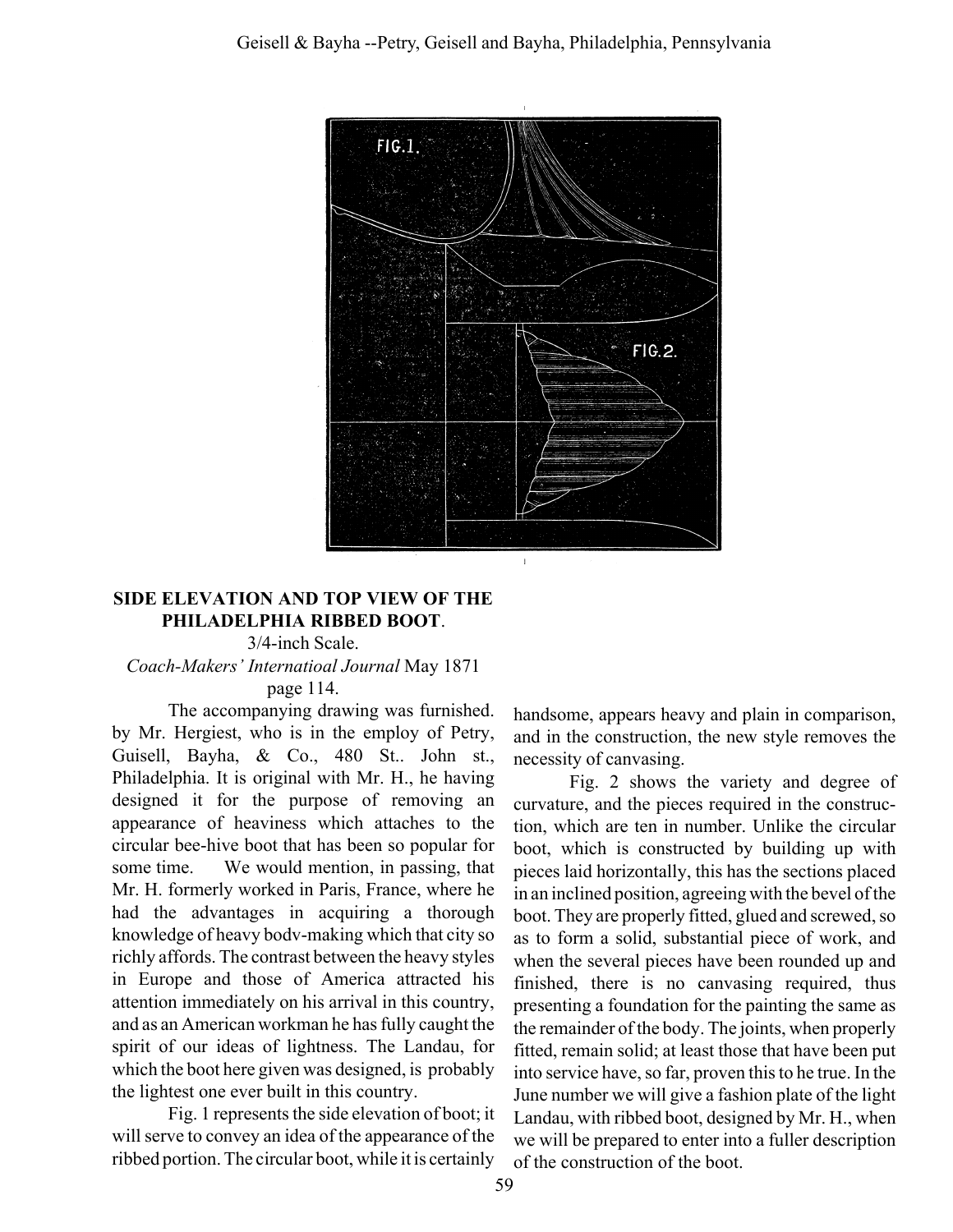

Engraved expressly for the Coash-Makers' International Journal.

# Plate No. 41. PHILADELPHIA RIBBED BOOT LANDAU.

#### Coach-Makers' International Journal June 1871.

This plate gives a very faithful representation of the light Landau, which we referred to in the May number. Seen in the ware-room finished, it presents a very handsome appearance, the "ribbed" boot," graceful lines of body and extreme lightness, combine to render this an exception in style among this class. We had hoped to be able to give a working draft of this body, but it was impossible to get the drawing and explanation completed.

# THE RIBBED BOOT.

A body-maker on first seeing a ribbed boot might be led to think it required more work than the round one; but on consideration the workman will find that the supposition is unfounded. There is, in fact, no more work on the one than on the other; for while the round boot needs to be canvassed and a moulding put on, the ribbed boot requires neither.

Their construction also is quite different. To the top cross piece of the ribbed boot is glued and screwed a piece to fill out the sweep; against this piece the upper ends of the ribbed sections are glued and screwed-the lower ends being attached to the neck panel in the same manner. It is best to take the two centre pieces and glue them together, and then work them out. Each piece should be finished before being glued to the body, as it would otherwise be very difficult to work up. When finished, the pieces are canvassed on the inside.

Dimensions.--Width of body at back: 44 inches. At centre part of door: 53 inches. Front part: 44 inches, measured under the arm rail. The boot near the under carriage-part: 28½ inches. The standing pillar has 3½ inches turn-under. Diameter of hub:  $5 \frac{1}{8}$ . Front band:  $3\frac{3}{4}$ ; back band:  $4 \frac{3}{8}$ . Spokes: 1 7-16. Tire: 1<sup>1</sup>/<sub>4</sub> by 3/8, steel. Axles: 1 3/8. Wheels: 3 feet 6 inches, and 4 feet.

Painting.—Body: panels, purple lake. Carriage-part: lake, striped with broad lines of black, edged with pink, (carmine and white.)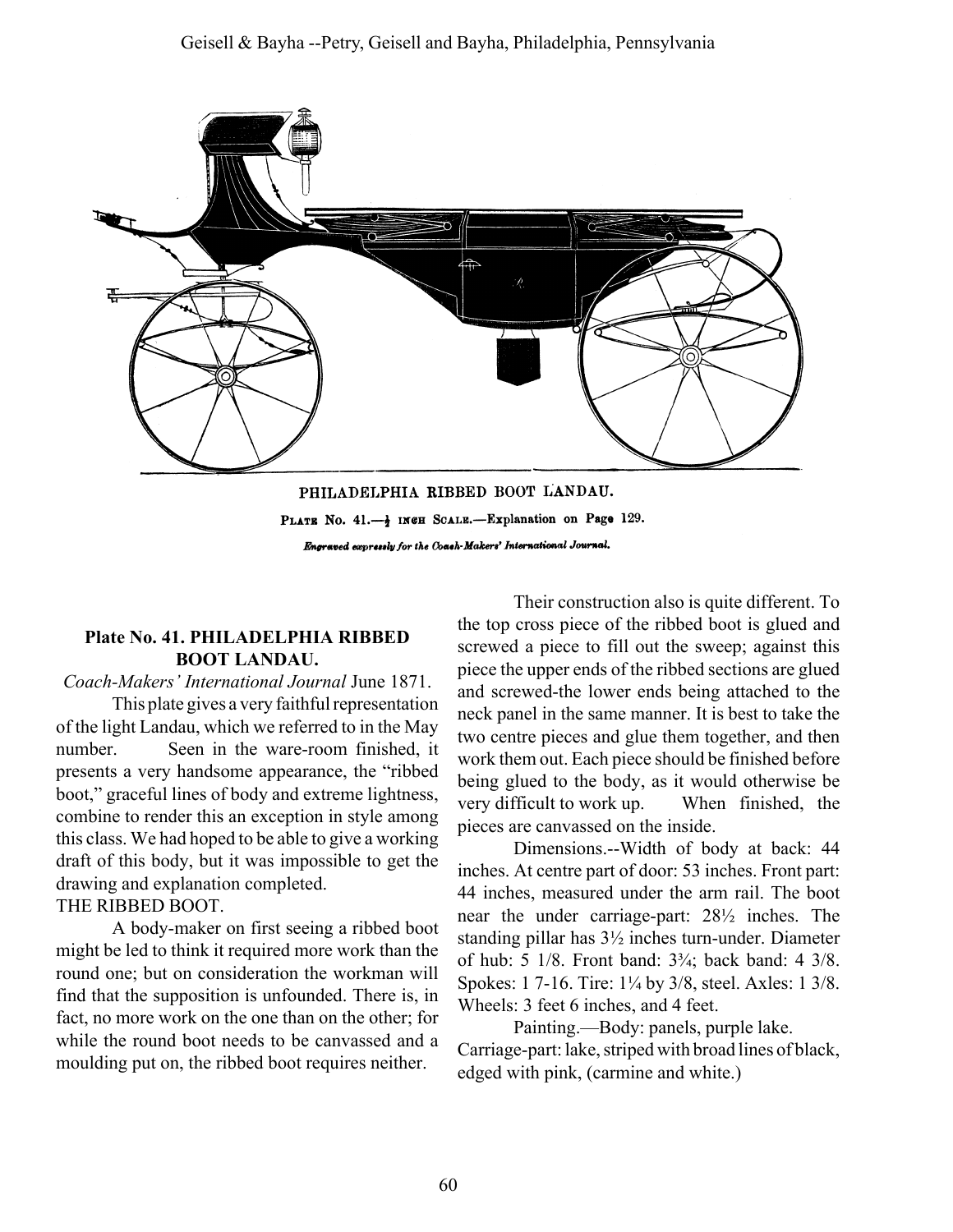Geisell & Bayha --Petry, Geisell and Bayha, Philadelphia, Pennsylvania



#### Plate No. 55. SPRING-GROVE HEARSE.

Built by Petry, Geisell & Bayha, 480 St. John, Street, Philadelphia, Pennsylvania.

> Coach-Makers' International Journal. September 1871 page 177 & Oct. 1871.

Plate No. 55.--It has been our custom to give at least one new style of hearse in each, volume, and in doing so we sought to furnish more than a mere imaginary something which would make a great display of exterior finish, and be wholly impracticable when the attempt should be made to construct it. The Circular Hearse, given in April 1870, from which style so many have been built as exact copies, or with slight modifications, represented most truthfully the latest

style then being built, even to pattern of urns and plumes, which we copied from the objects direct. The "Spring Grove" presents a modification of the Circular Hearse, and is now being built in this city.

Dimensions.--Width of body: 41 in. Boot: 30 inches. Length of side glass: 76 inches, which should be of heavy Frenchplate, with beveled edges. Six or eight urns may be used; we rather favor four on a side. They are detachable by means of a brass screw and socket. In its proper

place may be found a cut, showing the style of the heavy side moldings. The working draft given in April 1870, will explain the manner of construction of the body. Width of track for casket should be 18 inches, sunk 2 inches. Hubs:  $4\frac{7}{8}$  by  $7\frac{1}{2}$  inches. Front band:  $3\frac{1}{2}$  inches; back band: 41⁄<sup>8</sup> inches. Spokes: 1<sup>5</sup>⁄<sub>16</sub> inches. Tire: 1<sup>1</sup>⁄<sub>8</sub> by  $\frac{1}{4}$  inch. Axles:  $\frac{1}{4}$  inches. Springs:  $\frac{1}{2}$  inches, 5 plates. Wheels: 3 feet 9 inches and 4 feet. Track: 5 feet.

Painting.--Black; the ground work clear Prussian blue, over which lay English black japan.

> Trimming.--White cloth. Plumes.--White and black. Mounting.--Silver.



FORM OF THE MOLDING ON SIDES OF SPRING-GROVE HEARSE.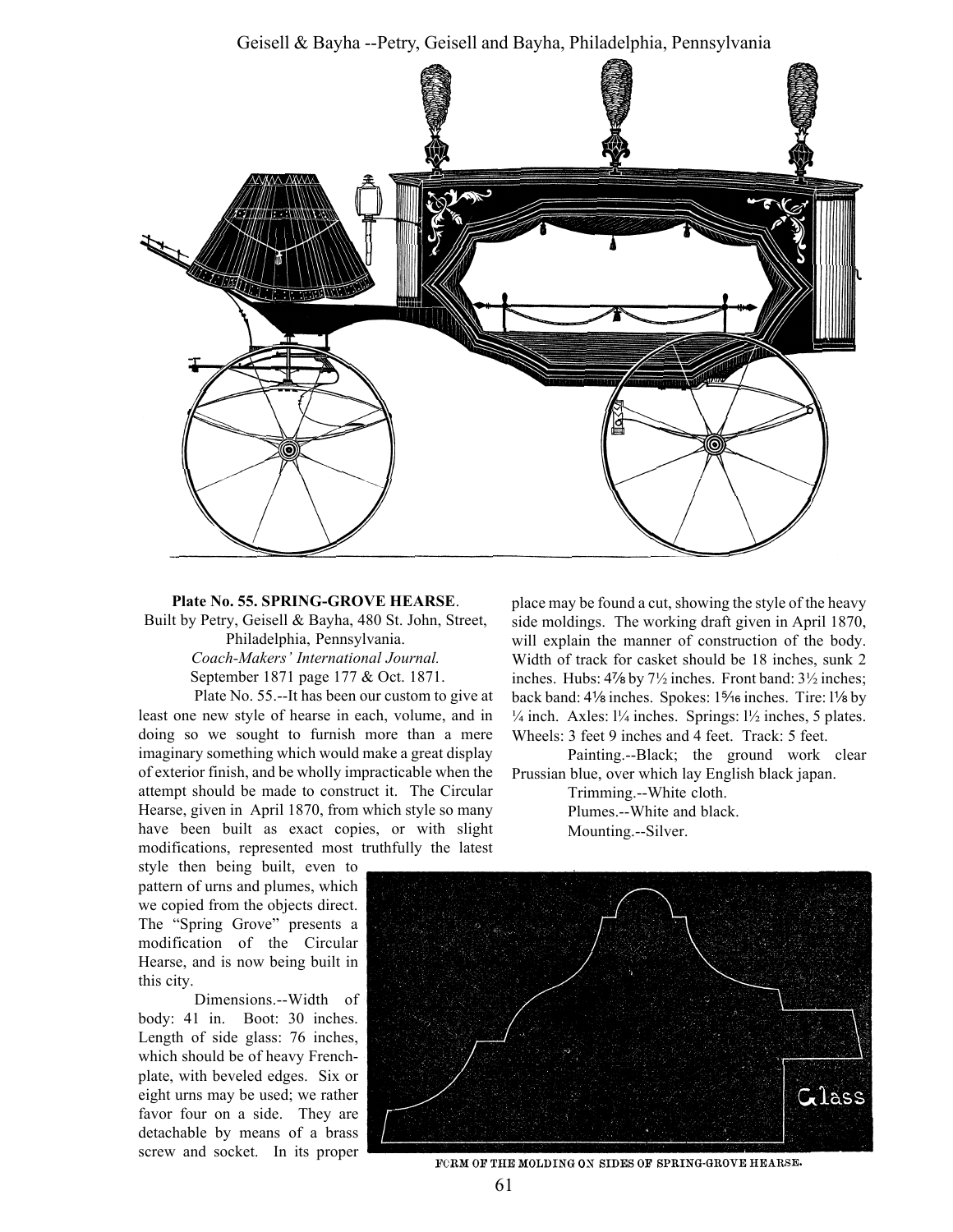### IMPROVEMENTS ON THE LANDAULETTE.

Diagram Illustrative of Charles Heergeist's "Improvements on the Landaulette." Coach-makers' International Journal October 1871 page 2 & 3.

In explanation of the Diagram we would first direct attention to the point marked A. At this point the front pillar is fastened with an ordinary hinge, and invisible on the drawing, as the hinge has to be let in the wood. B is a guide which holds the pillar in a perpendicular position, and fastened inside with a screw to keep it from falling forward. From falling backwards it is hindered through the guide not being long enough to touch it when it is in the perpendicular position. C and D are the, joints where it folds together, to lie in the neck. E, F, are joints for falling back, similar to those on ordinary -Landau's. Letters E, F, or the top door piece, will be in the same position as shown by our engraving. The trimming will be on both sides, outside, which will add greatly to the appearance, and is a decided improvement. The leather will be inside. The front part also will lie in a position to display the trimming from both sides. Letters G and g show a box or case made just large enough to receive the glass frames, which are three in number. When it is required to lay the top down, the middle glass frame must first be taken out, after which push the right or left one to the middle and remove it or them. The frames are then deposited in the case G, entering from the front, as shown by the drawing. Here they are out of the way, and in a secure place, all of which has been accomplished in a short space of time. The frames disposed of, we are prepared to unlock the top. Open joint E, and the top will fall forward and backwards very easily. Small Landaulette's and coupes will operate much

better by having but two glass frames, as the bodies being smaller, there would be less space for the frame and case.

It may possibly seem a little odd to some of our readers to think of the glass frames being stowed away under the body in a case made for their reception; but when it is remembered that the glass frames are only twenty-seven inches high, and the whole width of the bottom is forty-four inches, we have seventeen inches, or seven and one-half inches on each side, which is sufficient to hide the frame case, while one stands near the body, and when seen by taking a position farther removed, the appearance is by no means unsightly. The advantages gained far outweigh all the objections that unfamiliarity will first attempt to raise, and we feel confident that the riding public will fully appreciate an improvement which adds so much to their comfort while riding out, subject to sudden changes in the weather.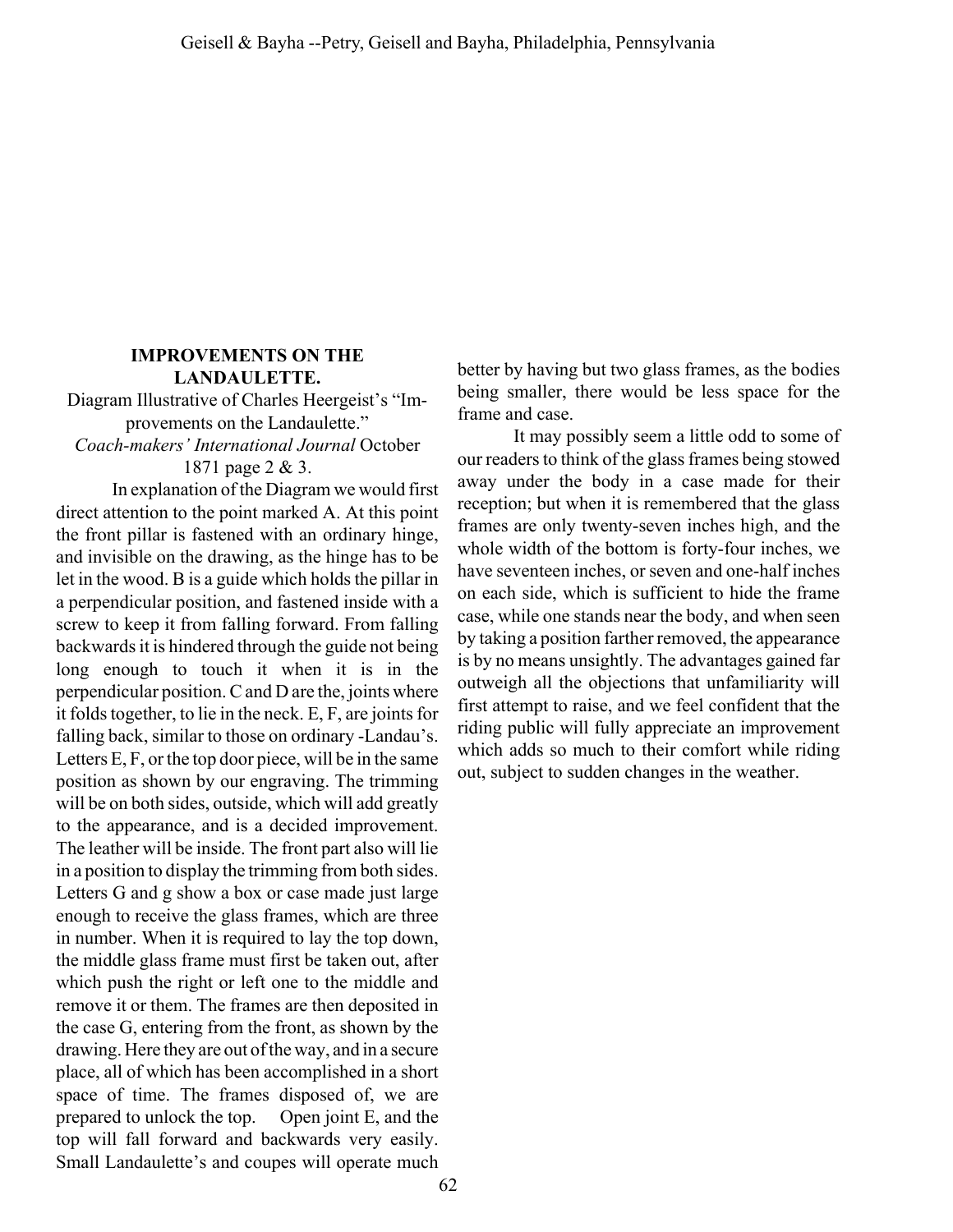

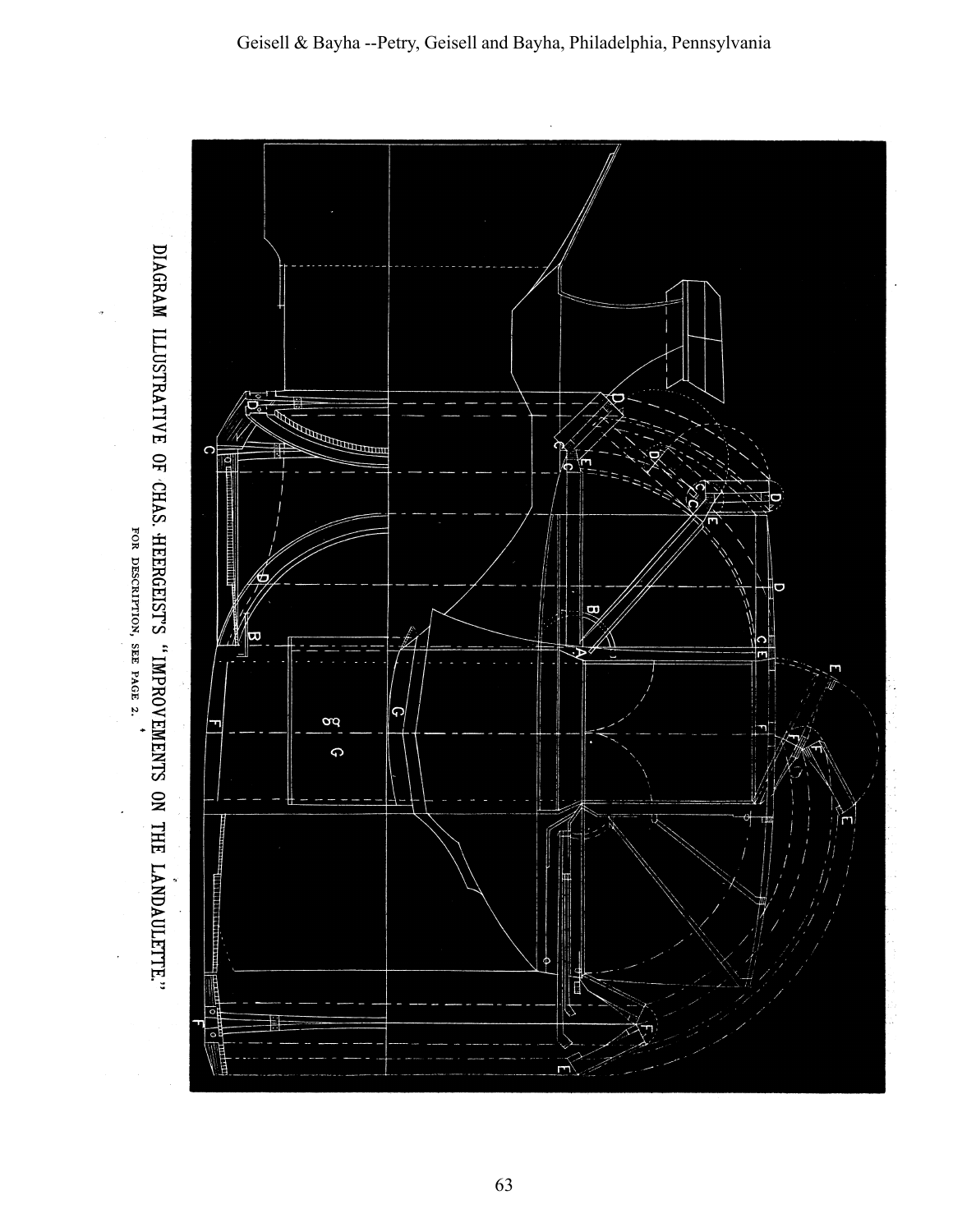### Plate No. XXXI and XXXII. EIGHT-GLASS LANDAU.

Exhibited by Petry, Geissel, Bayha & Co.,

Carriage Monthly July 1876 pages 65.

One, if not the most attractive display in the Carriage Building, is the landau exhibited by Messrs. Petry, Geissel, Bayha & Co., of Philadelphia. It is at the south-west entrance to the building, and has attached four full-sized carved horses, fully harnessed, exhibited by Mr. Phillips, harness manufacturer. Aside from the horses, the carriage is a new pattern, in that the glass quarters are made applicable, and when desired, the glass is removed and the top folded down, as shown in the accompanying drawings on opposite page, in which we show the top closed and opened, displaying the position the top assumes when folded down. The back and head resting on the loop, where it is held firmly by locking the back and head with the same lock that holds them in place when the top is in position. Its improvement is very generally acknowledged of great importance, as the leather quarters are dispensed with, which always assume a dull and wrinkled appearance after being in use a few months or a year. Also, the carriage has a more cheerful appearance with glass quarters. The glass at the back drops into a berth at the back of trimming when folding the top. No joints are used to hold the top in an upright position, it being fastened by locks at front and back, and by catches at the center, holding the whole as firmly together as if made stationary. This firm is making the same style carriage with the back quarter stationary, the front alone folding. The from portion of the top is easily raised or lowered, as it has a coil spring attached by a lever to the hinge, which forms a strong tension when lowering or raising. A child five years old can raise or lower it.

In finish, this carriage is very neat and tasty. The trimming (the work of Mr. Petry, one of the firm) is exceedingly neat, and it is greatly admired by all who have seen it. The mechanical work throughout is a credit to the firm.

Dimensions.—Width of body at binge pillar

50 inches; at lock pillar: 50 inches; back at arm rail: 39 inches; front, at arm rail: 39 inches. Boot: 29 inches. Turn-under:  $3\frac{3}{4}$  inches. Moldings: wide and rounded on the edges. Wheels: 3 feet 4 inches, and 4 feet. Hubs:  $5\frac{1}{4}$  by  $8\frac{1}{2}$  inches. Spokes: 1  $5\frac{1}{8}$  inches. Tire:  $1 \frac{3}{8}$  by  $\frac{3}{8}$  inch. Springs:  $\frac{3}{4}$  inches, 5 plates, 42 inches long. Fifth-wheels: 26 inches diameter.

Painting.--Body: panels, dark green. Moldings, quarters, boot and frame-work: black. Carriage-part: black, striped broad line dark green, and distance lines of light green.

Trimming.--Body: green satin, broad lace with dark green ground and light green border, and light green flower with red center; around the quarters and back, heavy cording of green satin is tastefully put on. The head-lining is laid out in neat patterns, forming a twelve pointed star, each division of the top having the same pattern.  $T<sub>h</sub>$  e cushion and fall are in one piece.

Mountings.-Inside mountings of body, such as card box, pull-too handle and door handle leather covered. Slides and finish of glass slides: rosewood. Spring roller ends: gold.

64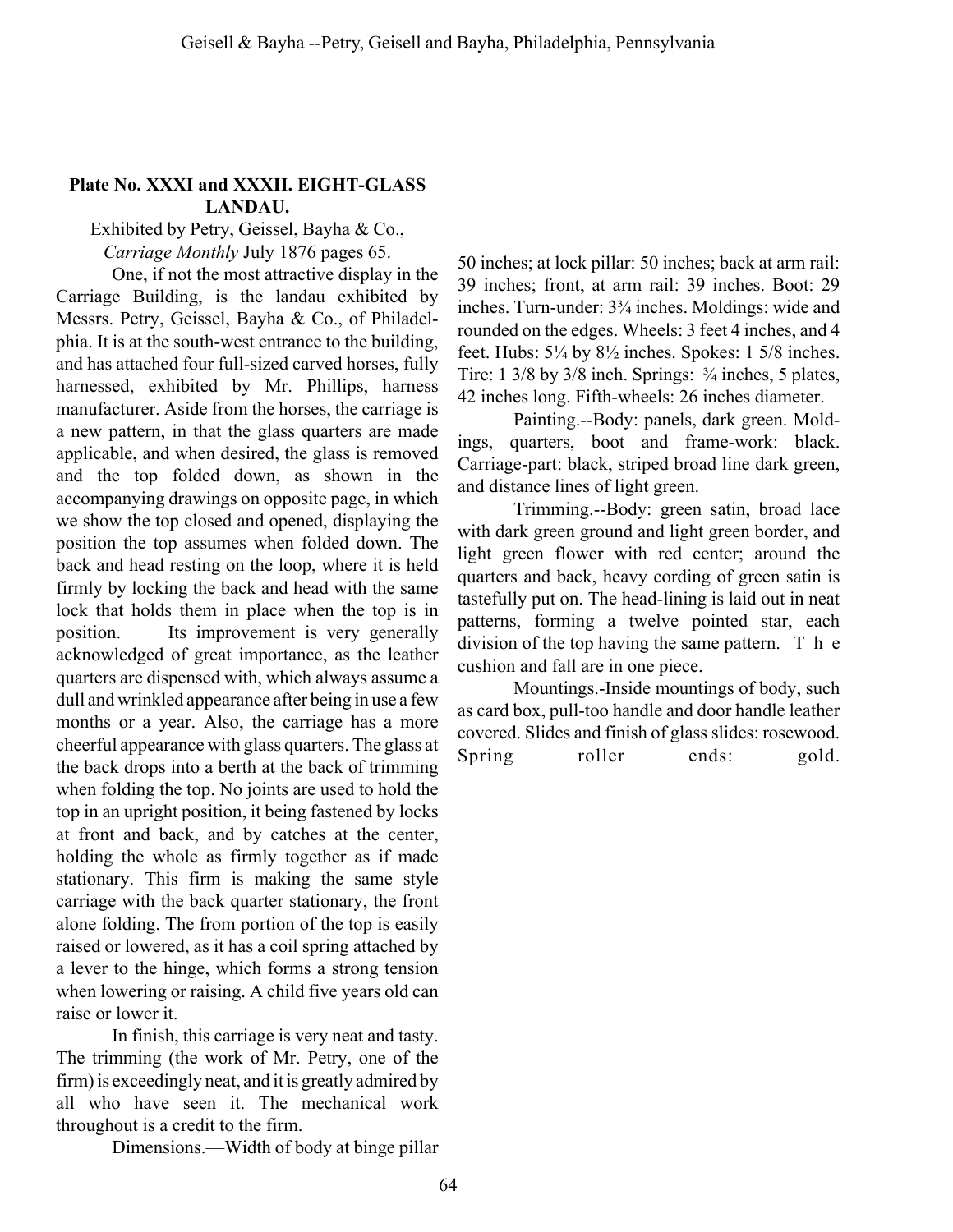

PLATE No. XXXI.-EIGHT-GLASS LANDAU (open), exhibited by Petry, Geissel, Bayha & Co., Phila. Scale, } inch.



PLATE No. XXXII.-EIGHT-GLASS LANDAU (closed), exhibited by Petry, Geissel, Bayha & Co., Phila. Scale, } inch.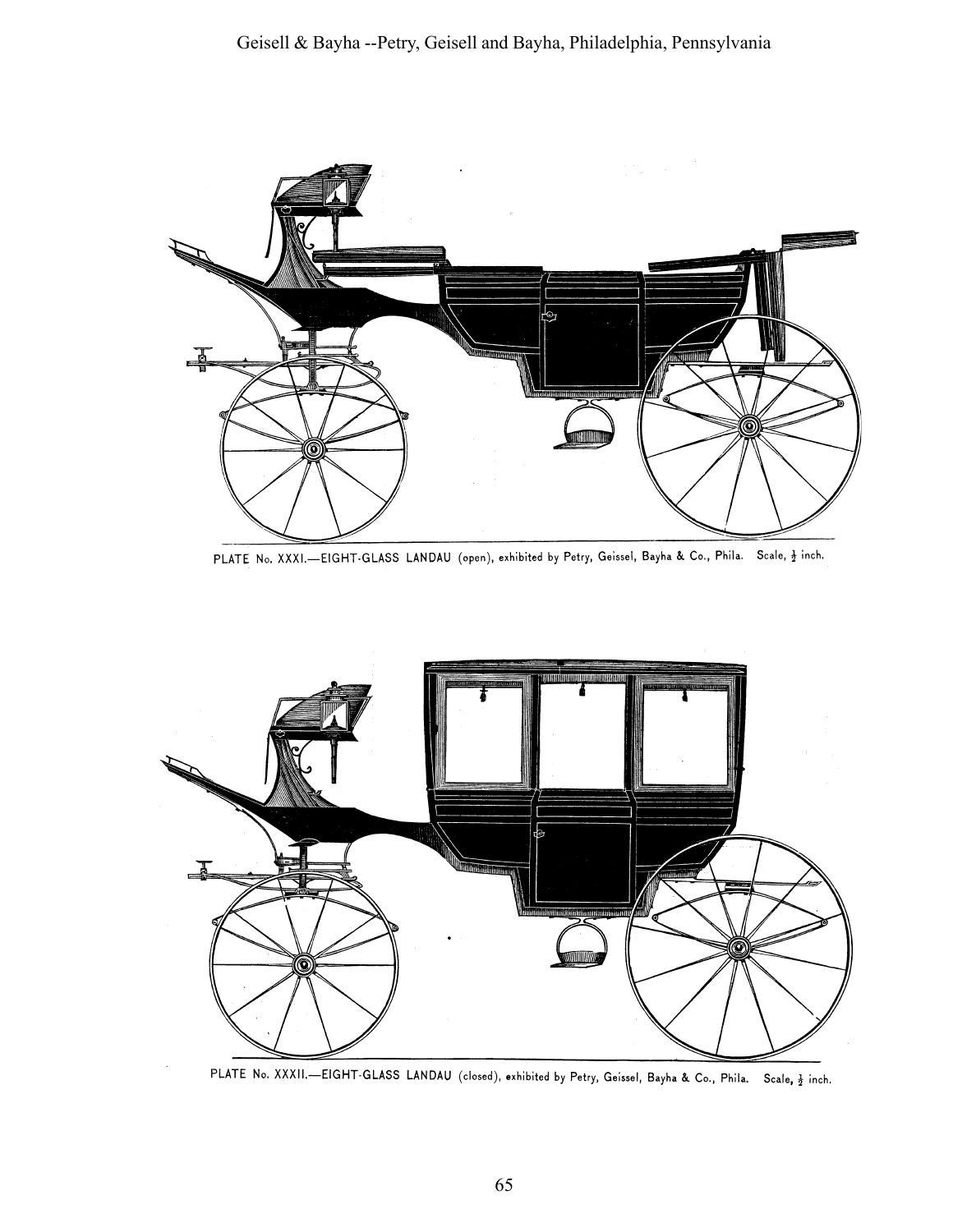Geisell & Bayha --Petry, Geisell and Bayha, Philadelphia, Pennsylvania



No. 51. PETRY'S EIGHT-GLASS LANDAU.-EXHIBITED BY PETRY, GEISSEL, BAYHA & Co., OF PHILADELPHIA.

#### PETRY'S EIGHT-GLASS LANDAU.. EXHIBITED BY PETRY, GEISSEL, BAYHA & CO., OF PHILADELPHIA. Hub August 1876 page 166.

This carriage, exhibited by Messrs, Petry, Geissel, Bayha  $\&$  Co., is one of the most notable in the Carriage Building, being a decided novelty in the line of glass landaus, and distinguished alike for its tasteful design and beautiful finish. Its position is an attractive one, being located at the south-westerly corner of the building, with two door-ways opening upon it, and its prominence is still further increased by its being attached to four full-size horses, carved in wood, which are exhibited by Mr. S. R. Phillips, the celebrated harness-maker of Philadelphia. These horses are valued at \$600 each, and the magnificent harness with which they are caparisoned at \$5000. The harness is hand stitched throughout, with the exception of the collars, and elaborately ornamented with gold mountings, inlaid with silver and enamel. The landau has bevel glasses all around, three on each side, and one both front and back, making eight in all. The top falls front and back, without the use of iron stump-joints, and the manner in which the roof and pillars are disposed of is indicated by dotted lines on our cut. The side quarter glasses, which do not drop, are stored away in a box prepared for them in the boot, and all are made of the same size, so that they can be exchanged and put in any of the quarters. The glass in the back drops into a berth just behind the trimming.

The carriage-part, both front and back, is all iron, forged from Norway iron, and finely finished.

The mechanical details of this landau are thus briefly described by Mr. Geissel:

I. Its novelty consists, first, in its having eight glasses instead of five, as ordinarily used for this class of carriage, dispensing with leather in the top, which is liable to wrinkle, and making a more cheerful carriage.

2. Another novelty is this: the top is so made that both front and back top will stay up without Joints. It has no joints, but is securely fastened, when upright, by locks at front and back, and by catches.

3. The front top works automatically. An iron bar is placed across the front, on the front arch, and to this bar are attached two spiral springs, which are connected with the top by a lever. The end top-rail is attached to the back frame ; it is first unlocked, and the back lowered; then the top is lowered, and when down, the same lock is employed to fasten the top and back together, and prevent them from rattling. On the top back-pillar, there is also a stop-hinge, to keep the half top-rail over the door in a horizontal position when down.

4. The rear top drops on the pump-handles, and a piece of rubber is placed at the points where it rests, to prevent chafing or rattling.

5. Boot, half Salisbury pattern. The front seatboard is hinged, and at the center of the seat-board is a stay that keeps the top down in place, and prevents rattling when the carriage is in motion.

6. To prevent rain from entering at the line of jointure between the two tops, a groove and flange are introduced, and a molding which the top plate lies up against so snugly that there is absolutely no opportunity for water to enter.

7. The front, back, and door-glasses drop down, and the sidequarter glasses go into a box under the driver's seat.

Principal Dimensions.--The principal dimensions of this carriage are as follow:

Width of body over all, 51 inches. Width of body, back and front, 38 inches. Turn-under, 3½ inches. Width of dickey-seat, 29 inches. Wheels, 3 feet 4 inches and 4 feet 2 inches. Track, 5 feet 2 inches. Hubs,  $5\frac{1}{4}$  x 9 inches. Spokes, French pattern,  $1\frac{1}{2}$  inch. Rims,  $1\frac{1}{2}$  inch. Tires,  $1\frac{1}{2}$  x 3/8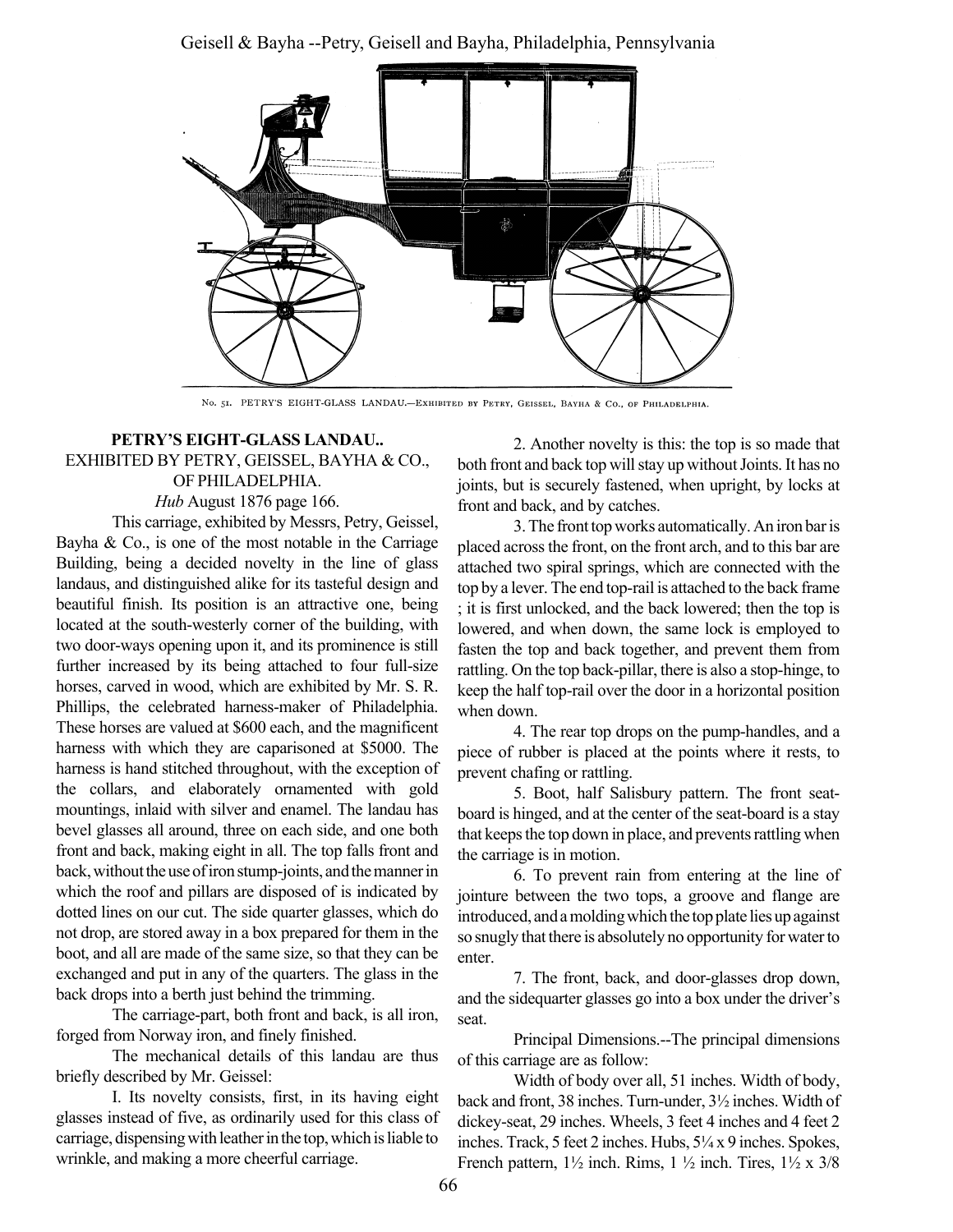inch; the tires are steel and ground down level with the rims. Springs, 5 plates,  $1\frac{3}{4}$  inch wide; length of springs, front, 39inche ; hind 41 inches ; open, 12½ inches. Axles, 1½ inch. Fifth-wheel, 26 inches diameter. Rocker-plates,  $3\frac{1}{2} \times \frac{1}{2}$ inches; ditto in the neck, 2½ x 7/8 inches.

Painting.—Body: panels, very dark green, almost invisible; moldings, quarters, boot, and frame-work, black. Carriage-part, deep green, with 5/8-inch stripe of black, split with 3/16 inch line of chrome green, and distanced with two fine lines of latter.

Trimming.--This firm deserve celebrity for the originality and taste of their trimming and this landau exhibits several notable features, which we will endeavor to describe briefly.

1. It has spring cushions, which are made on a frame, and the fall and cushion are made together in one piece.

2. The cord finish on the doors is something quite new, and--few trimmers would guess at once how it was produced. It consists merely of a large cotton cord, covered with green silk, which follows the convolutions of the cord, and presents a novel and very attractive appearance.

3. The finish of the head-lining is exceedingly tasteful. It is divided into two sections, each of which is laid out with a twelve-pointed star pattern.

Mr. Petry thus describes the mode of laying out and making this pattern; "The top is made on a frame, covered with plain muslin, and the draft is made on this muslin, as shown in the pattern which I have given you. First, mark the center of the star; then draw two lines through this center and form a square. Then mark out the points of the star, always working from the center point. A circle,  $1\frac{1}{4}$  inch diameter, is next cut out of the center of the satin, to allow for the fullness of the pipes or points to the star. Then take the needle, and draw the satin together at the center, forming the points, and put on small silk cords between them, to keep them down and give the shape ; and then stuff them with a very little hair or cotton, letting the cords show. The length of the pipes, in the centennial job, is 8 inches, and a cord is carried around the circumference of the star, inclosing it with a circle.

The material with which this landau is trimmed is green satin, of medium shade, with broad lace to match, and a heavy cording of satin is carried round the quarters and back. There are no inside mountings of any kind, and cardboxes, etc., are entirely dispensed with. Inside lever lockhandles, leather-covered. Outside door-handles, lamps, and axle-nuts; gold.

## Plate No. 30. PONY GIG. (Plate not found).

Carriage Monthly July 1879 page 62.

While passing the carriage factory of Messrs. Geissel & Bayha, of Philadelphia, our eye was attracted by a neat little pony gig, standing by the door of their wareroom, which we, upon inquiry, found to be made for one of their customers. On examination, we found it to be a well-built carriage, and is proportioned fully as well as those of a larger size. Thanks to Messrs. Geisel & Bayha for this design.

Dimensions.–Wheels: Exterior diameter of wheels 39 inches, Exterior diameter of hubs 4½ inches, Length of hubs 7 inches, Mortise of hubs 1 3/  $16 \times 7/16$  inches, Diameters of bands of hubs  $3\frac{1}{4} \times 3$ 5/8 inches, Width of spokes at square end  $1\frac{1}{4}$  inches, Thickness of spokes at square end 25/32 inches, Number of spokes, 12, Thickness and depth of rims 1 1/8 x 1 3/8 inches, Stagger ½ inches, Tire, steel 1 1/  $8 \times \frac{1}{4}$  inches.

Front Springs: Length from center to center of bolts 38 inches, Open from out to out 3 5/8 inches, Width of steel 1 5/8 inches, Number of leaves 4, Thickness of first leaf No. 3, Thickness of other leaves No. 3, 3, 4, Weight of springs about 40 lbs., Length of arms of axle for 7 inch hubs, Thickness of axle, at square end 1 1/8 inches.

Body: Across body front 29 inches, Across door pillar front 36 inches, Turn-under 1inch.

Painting.--Body: black; chamfers on moldings, carmine. Carriage-part: cherry color, striped with two 3/16-inch lines black, 3/4 inch apart.

Trimming.--Light brown morocco tufts, red centers, patent-leather welts. One row of raisers; round fall and cushion fall bound with patentleather; stitching brown silk. Fall made into cushion. Mountings.--Gold.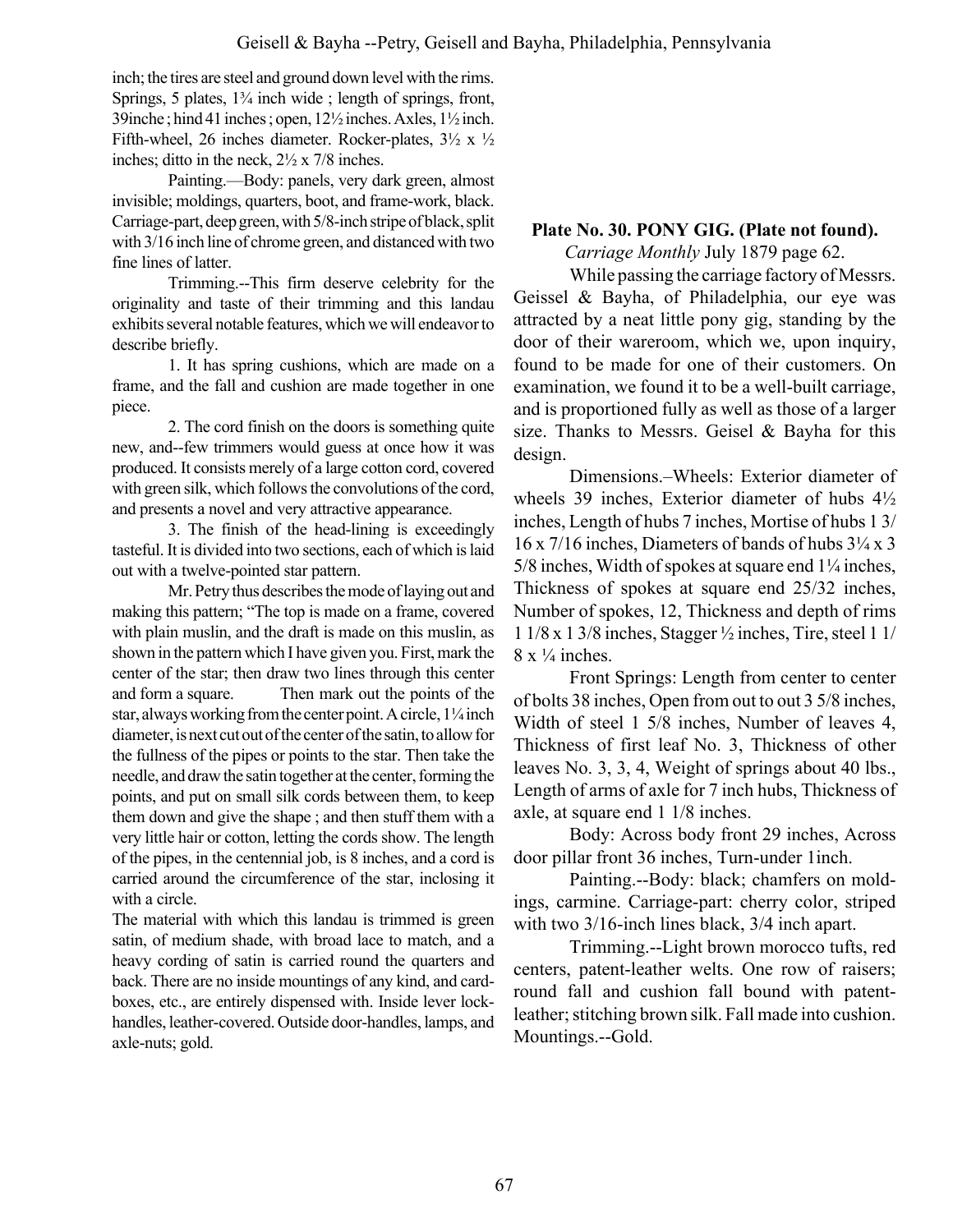

#### Plate No. 93. HEARSE.

Built by Geissel & Bayha, Philadelphia, Pennsylvania. Carriage Monthly March 1878 page 224.

Philadelphia has at least one young man who will in time become a good draftsman. We refer to Mr. John Bayha, son of the senior partner of Messrs. Bayha & Geissel. John as he is called in the shop, drew this child's hearse on the block for us, and as all can see, it is very creditably done. He has not finished his apprenticeship yet, and to make such a drawing as our plate, we would say for him to go ahead, that he has found his calling, and bids fair to become one of our best draftsmen. He has our best wishes.

This hearse has polished French-plate glass, 60 x 32 inches: circular, front and back: the front glasses slide over each other to admit air. Boot, concave, and made out of six pieces, leaving a rib on each joint. The six handsome urns are 13 inches high, and fitted with sockets for plumes. The lamps, toe rails, &c., &c., are heavy gold plated. The emblems on each side represent the sun, and the fine white cloth the sun rays. The dickey seat is square, with skirt and fall. Platform gearing, with half fifth-wheel.

Dimensions.--Wheels: Exterior diameter of wheels 41 x 48 inches. Exterior diameter of hubs 3 7/8 inches. Length of hubs 7 inches. Diameter of bands of hubs 3 1/8 inches. Width of spokes at square end 1 5/16 inches. Thickness and depth of rims 1 1/8 x 1 5/16 inches. Tire, steel 1 3/16 x 5/16 inch. Front Springs: Length from center to center of bolts 38 inches. Open from out to out 11 inches. Width of steel  $1\frac{3}{4}$  inches. Number of leaves 4. Thickness of first leaf No. 2. Thickness of other leaves 3, 3, 3. Distance of holes apart and size 3½ x 5/16 inches.

Weight of springs about 46 pounds. Length of arms of axle for 7 inch hub. Thickness of axle, at square end  $1\frac{1}{4}$ inches. Back Springs: Length of side springs 40 inches. Length of cross springs  $36\frac{1}{4}$  inches. Open from out to out of side springs 12½ inches. Open from out to out of cross springs 4½ inches. Width of steel 1 5/8 inches. Number of leaves on side springs 4. Number of leaves on cross springs 4. Thickness of first leaf No. 2. Thickness of other leaves 3, 3, 3. Distance of holes apart and size  $3\frac{1}{2}x$ 5/16 inches. Weight of springs about 50 pounds. Length of arms of axle 7 inches. Thickness of axle, at square end 11/4 inches. Body: Across boot, front 30 inches. Across door, pillar back 38 inches.

Painting.--Body: white. The color should be a cold-white, to secure which, paint zinc white over a ground of silver-gray. Carriage part: black, striped with broad lines of white. The striping must have two coats, in order to cover solid. The carriage part may be painted white, but the motion of the spring leaves soon causes the paint to break away, and the natural color of the metal shows blackish and very unsightly. The contrast of a black carriage part with the white body, assists in preserving the clearness of the color of the body, and the broad white stripes give the carriage part sufficient of that color to make it harmonize with the body, and preserve the idea of youth and innocence. The urns on body; black, touched up with white, or silver leaf.

Trimming.--Festooning: white cashmere, with white gimp and fringe, mixed with black: seat of white leather, black welts and buttons; drab carpet.

Mountings.--Gold.

Price of draft and patterns, complete, \$12.00.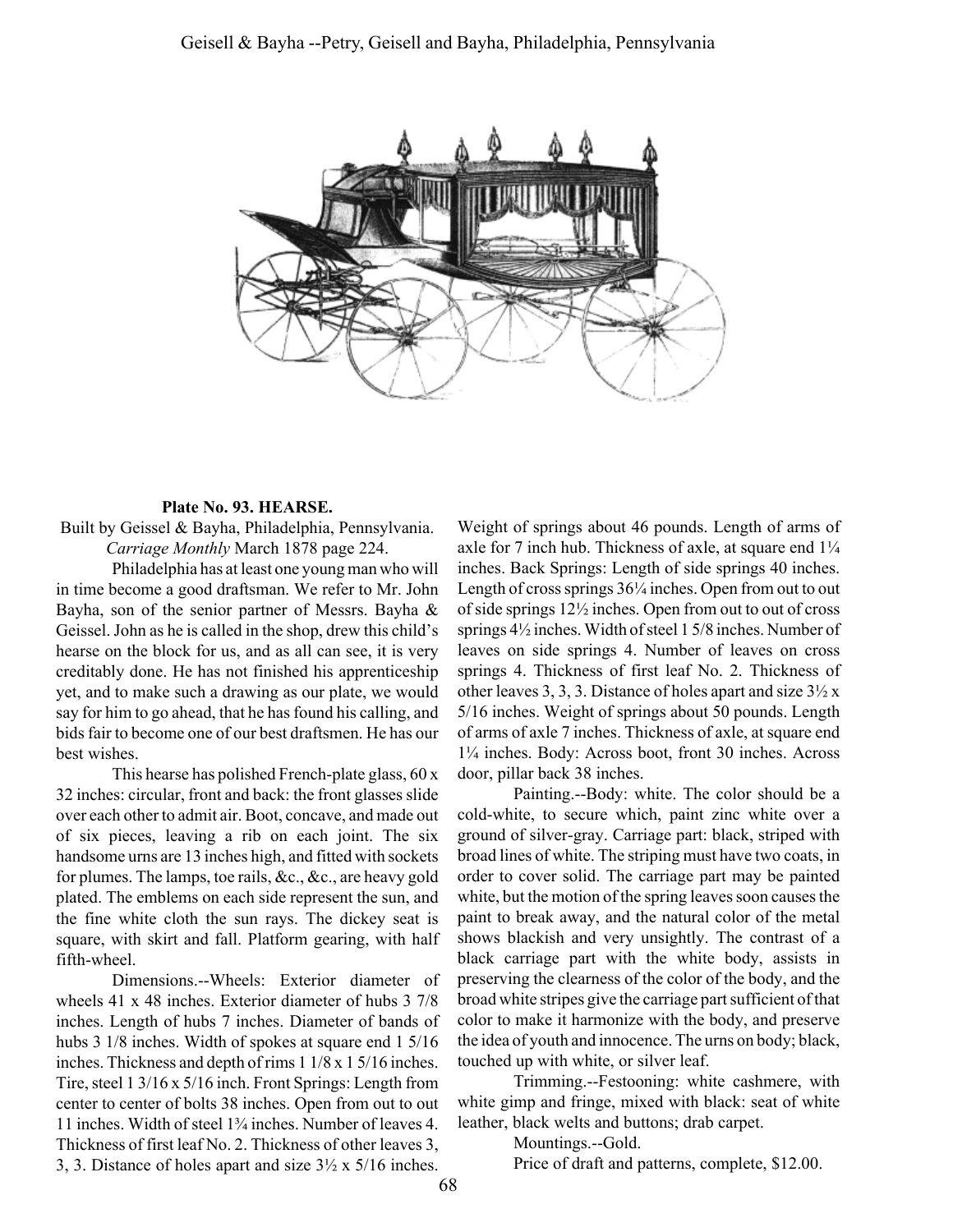

# Plate No. 61. UNDERTAKER'S WAGON. Built by Geissel & Bayha, Philadelphia, Pennsyl-

vania.

Carriage Monthly October 1881 pages 122 & 126- 127.

This wagon is lighter than those usually built in Philadelphia. The sides are covered with top leather, lined with drill, the top painting as on coupés and coaches. Also, top leather curtains for front and back, lined with drill, which gives the inside a finished appearance. The carriage-part, which is novel in its application, is illustrated in the Smith Department of this number furnished by Joe Baringer, foreman of the smith department for Messrs. Geissel & Bayha.

Dimensions.--Wheels: Exterior diameter of wheels 36 and 47½ inches. Exterior diameter of hubs 5 3/8 inches. Length of hubs 7½ inches. Diameter of bands of hubs  $3\frac{3}{4}$  x  $4\frac{1}{2}$  inches. Width of spokes at square end 1½ inches. Number of spokes front and back 12 and 14. Thickness and depth of rims  $1\frac{1}{4}x$  1  $3/8$  inches. Stagger  $\frac{1}{2}$  inch. Tire steel  $1\frac{1}{4}$  x  $3/8$  inch. Front Springs: Length of center to center of bolts 37½ inches. Open from out to out 6 inches. Width of steel 1½ inches. Number of leaves 5. Thickness of first leaf 2. Thickness of other leaves 3, 3, 3, 3. Length of arms of axle for 7½ inch hubs. Thickness of axle, at square end  $1\frac{1}{4}$  inch full patented. Back Springs: Length of side springs 38½ inches. Length of cross springs 42 inches. Open from out to out of

side springs 6½ inches. Open from out to out of cross springs 7 inches. Width of steel 1½ inches. Number of leaves on side springs 5. Number of leaves on cross springs 6. Thickness of first leaf No. 2. Thickness of other leaves Nos. 2, 3, 3, 3.

Painting.--Body: black. Carriage-part: black, striped with a dark blue line,  $\frac{1}{4}$  inch wide.

Trimming.--Top leather curtains and sides, lined with drill. Cushion also leather.

Mountings.--Silver.

# NEW CARRIAGE-PARTS FOR UNDERTAKER'S WAGON. (For Plate No. 61)

Fig. 1 gives us the bottom view of carriagepart. By illustrating this, we are enabled to show the curves of the irons and their fastenings. This piece of work is very simple, containing only the three curves and the full fifth-wheel. The side ones are welded together under the back cross-spring, and in front the three pieces are bolted together with two bolts on each side. The full fifth wheel is bolted with six bolts to the curve, both fifth-wheel having flanges to add to the strength of the job. The fastenings for front spring-heads are forged solid to the curves, thus making it, with all its simplicity, a very difficult job.

Fig. 2 illustrates the back top bed, which is bolted to the upper fifth-wheel. Two of these beds are necessary, but while Fig. 2 is 14 inches from the centers of bolts or fastenings of fifth-wheel, the front bed is only 10 inches from centers of bolts. These two beds are in reality but one, as they are welded